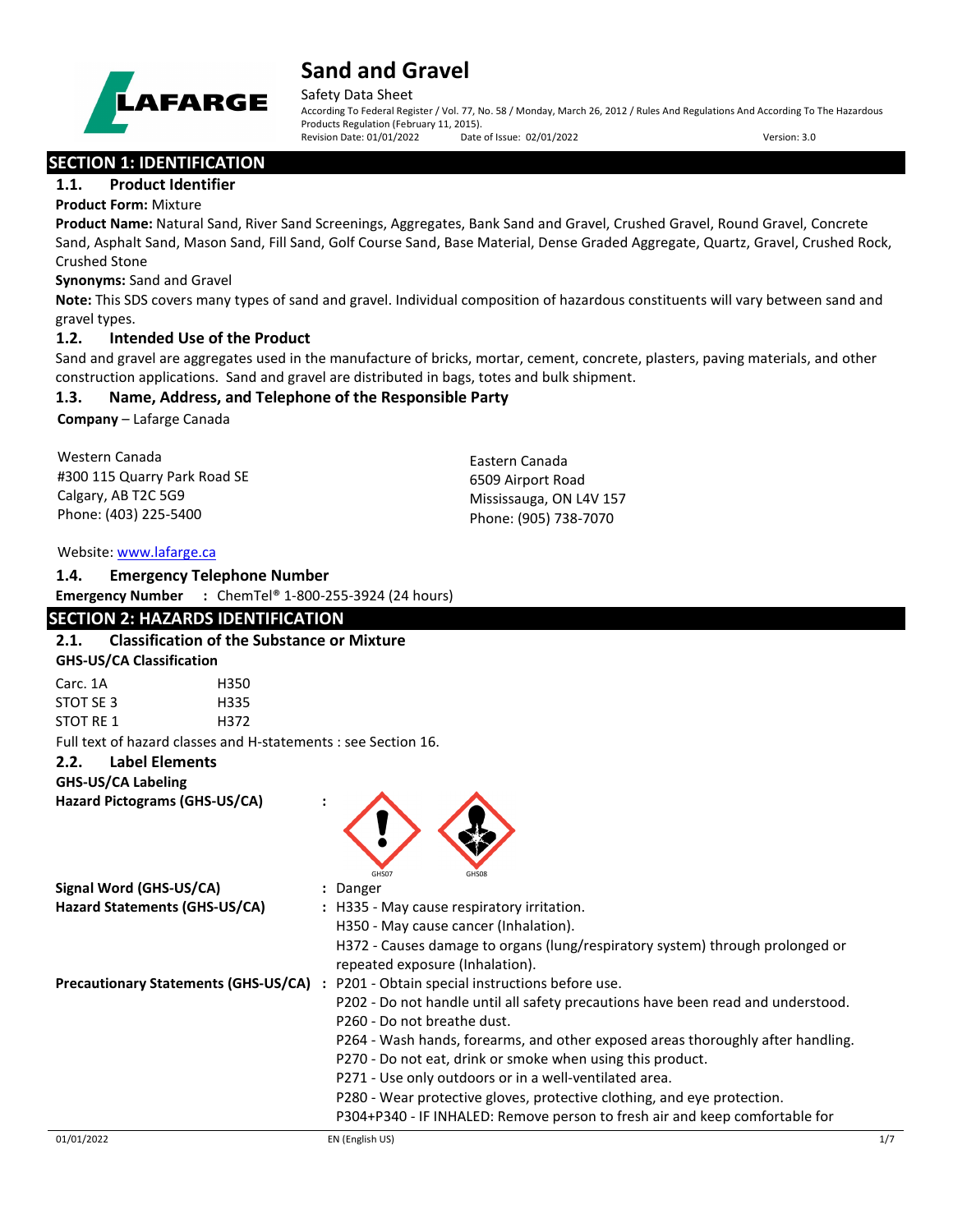Safety Data Sheet

According To Federal Register / Vol. 77, No. 58 / Monday, March 26, 2012 / Rules And Regulations And According To The Hazardous Products Regulation (February 11, 2015).

breathing.

P308+P313 - If exposed or concerned: Get medical advice/attention.

P312 - Call a POISON CENTER or doctor if you feel unwell.

P314 - Get medical advice/attention if you feel unwell.

P403+P233 - Store in a well-ventilated place. Keep container tightly closed.

P405 - Store locked up.

P501 - Dispose of contents/container in accordance with local, regional, national, territorial, provincial, and international regulations.

### **2.3. Other Hazards**

Exposure may aggravate pre-existing eye, skin, or respiratory conditions. Repeated or prolonged exposure to respirable (airborne) crystalline silica dust will cause lung damage in the form of silicosis. Symptoms will include progressively more difficult breathing, cough, fever, and weight loss.

## **2.4. Unknown Acute Toxicity (GHS-US/CA)**

No data available

## **SECTION 3: COMPOSITION/INFORMATION ON INGREDIENTS**

**3.1. Substance**

Not applicable

#### **3.2. Mixture**

| <b>Name</b> | <b>Product Identifier</b> | % *       | <b>GHS Ingredient Classification</b> |
|-------------|---------------------------|-----------|--------------------------------------|
| Quartz      | (CAS-No.) 14808-60-7      | $50 - 99$ | Carc. 1A, H350                       |
|             |                           |           | STOT SE 3, H335                      |
|             |                           |           | STOT RE 1, H372                      |

Full text of H-phrases: see Section 16.

\*Percentages are listed in weight by weight percentage (w/w%) for liquid and solid ingredients. Gas ingredients are listed in volume by volume percentage (v/v%).

## **SECTION 4: FIRST AID MEASURES**

### **4.1. Description of First-aid Measures**

**General:** Never give anything by mouth to an unconscious person. If you feel unwell, seek medical advice (show the label where possible).

**Inhalation:** When symptoms occur: go into open air and ventilate suspected area. Obtain medical attention if breathing difficulty persists.

**Skin Contact:** Remove contaminated clothing. Drench affected area with water for at least 15 minutes. Obtain medical attention if irritation develops or persists.

**Eye Contact:** Rinse cautiously with water for at least 5 minutes. Remove contact lenses, if present and easy to do. Continue rinsing. Obtain medical attention.

**Ingestion:** Rinse mouth. Do NOT induce vomiting. Obtain medical attention.

## **4.2. Most Important Symptoms and Effects Both Acute and Delayed**

**General:** May cause respiratory irritation. May cause cancer. Causes damage to organs through prolonged or repeated exposure. **Inhalation:** Respiratory irritation. Repeated exposure to respirable (airborne) crystalline silica dust will cause lung damage in the form of silicosis. Some studies show that exposure to respirable crystalline silica (without silicosis) or that the disease silicosis may be associated with the increased incidence of several autoimmune disorders such as scleroderma (thickening of the skin), systemic lupus erythematosus, rheumatoid arthritis and diseases affecting the kidneys. Silicosis increases the risk of tuberculosis. Some studies show an increased incidence of chronic kidney disease and end-stage renal disease in workers exposed to respirable crystalline silica. The extent and severity of lung injury depends on duration and level of exposure.

**Skin Contact:** Skin contact with large amounts of dust may cause mechanical irritation.

**Eye Contact:** Eye contact with dust may cause mechanical irritation.

**Ingestion:** Ingestion may cause adverse effects.

**Chronic Symptoms:** Long term exposure to respirable crystalline silica results in a significant risk of developing silicosis and other non-malignant respiratory disease, lung cancer, kidney effects, and immune system effects.

## **4.3. Indication of Any Immediate Medical Attention and Special Treatment Needed**

If exposed or concerned, get medical advice and attention. If medical advice is needed, have product container or label at hand.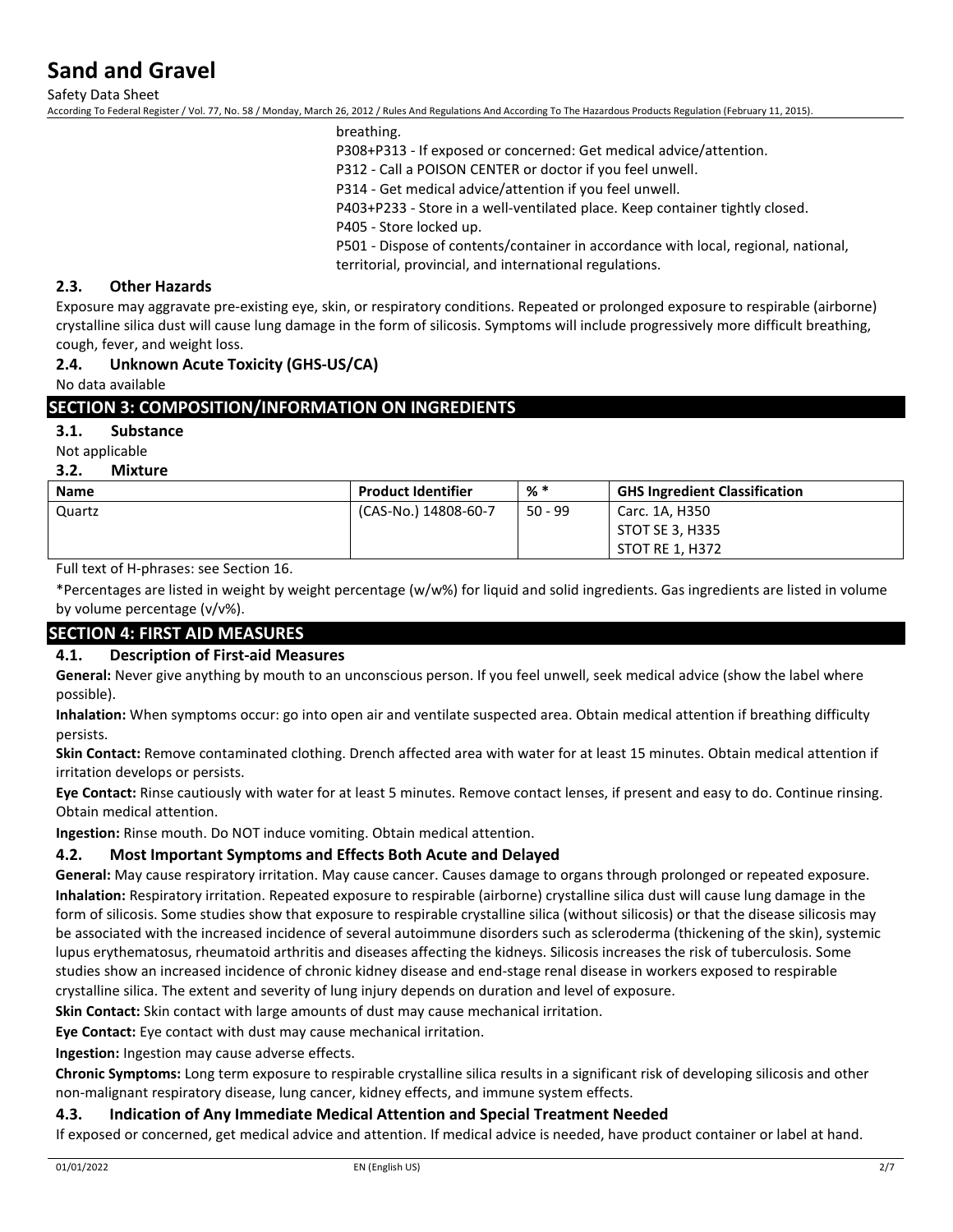Safety Data Sheet

According To Federal Register / Vol. 77, No. 58 / Monday, March 26, 2012 / Rules And Regulations And According To The Hazardous Products Regulation (February 11, 2015).

### **SECTION 5: FIRE-FIGHTING MEASURES**

## **5.1. Extinguishing Media**

**Suitable Extinguishing Media:** Use extinguishing media suitable for surrounding type of fire.

**Unsuitable Extinguishing Media:** None known.

### **5.2. Special Hazards Arising From the Substance or Mixture**

**Fire Hazard:** Not flammable.

**Explosion Hazard:** Product is not explosive.

**Reactivity:** Hazardous reactions will not occur under normal conditions.

#### **5.3. Advice for Firefighters**

**Precautionary Measures Fire:** Sand and gravel poses no fire-related hazard. Wear respiratory protection to limit exposure to combustion products when fighting any fire.

**Firefighting Instructions:** Use water spray or fog for cooling exposed containers.

**Protection During Firefighting:** Do not enter fire area without proper protective equipment, including respiratory protection. **Hazardous Combustion Products**: Silicon oxides.

#### **Reference to Other Sections**

Refer to Section 9 for flammability properties.

### **SECTION 6: ACCIDENTAL RELEASE MEASURES**

#### **6.1. Personal Precautions, Protective Equipment and Emergency Procedures**

**General Measures:** Do not breathe dust. Do not get in eyes, on skin, or on clothing. Do not handle until all safety precautions have been read and understood.

#### **6.1.1. For Non-Emergency Personnel**

**Protective Equipment:** Use appropriate personal protective equipment (PPE).

**Emergency Procedures:** Evacuate unnecessary personnel.

#### **6.1.2. For Emergency Personnel**

**Protective Equipment:** Equip cleanup crew with proper protection.

**Emergency Procedures:** Upon arrival at the scene, a first responder is expected to recognize the presence of dangerous goods, protect oneself and the public, secure the area, and call for the assistance of trained personnel as soon as conditions permit. Ventilate area.

#### **6.2. Environmental Precautions**

Prevent entry to sewers and public waters.

#### **6.3. Methods and Materials for Containment and Cleaning Up**

**For Containment:** Contain solid spills with appropriate barriers and prevent migration and entry into sewers or streams. **Methods for Cleaning Up:** Transfer spilled material to a suitable container for disposal. Avoid actions that cause dust to become airborne during clean-up such as dry sweeping or using compressed air. Use HEPA vacuum or thoroughly wet with water to clean-up dust. Use PPE described in Section 8. Contact competent authorities after a spill.

#### **6.4. Reference to Other Sections**

See Section 8 for exposure controls and personal protection and Section 13 for disposal considerations.

#### **SECTION 7: HANDLING AND STORAGE**

#### **7.1. Precautions for Safe Handling**

**Additional Hazards When Processed:** Quartz (silica) will dissolve in hydroflouric acid producing a corrosive gas, silicon tetrafluoride. Silicates react with powerful oxidizers such as fluorine, boron trifluoride, chlorine trifluoride, manganese trifluoride and oxygen difluoride. Cutting, crushing or grinding crystalline silica-bearing materials may release respirable crystalline silica, a known carcinogen. Use all appropriate measures of dust control or suppression and personal protective.

**Precautions for Safe Handling:** Wash hands and other exposed areas with mild soap and water before eating, drinking or smoking and when leaving work. Avoid contact with eyes, skin and clothing. Obtain special instructions before use. Do not handle until all safety precautions have been read and understood. Do not breathe dust.

**Hygiene Measures:** Handle in accordance with good industrial hygiene and safety procedures.

#### **7.2. Conditions for Safe Storage, Including Any Incompatibilities**

**Technical Measures:** Comply with applicable regulations.

**Storage Conditions:** Keep container closed when not in use. Store in a dry, cool place away from incompatible materials. **Incompatible Materials:** Hydrofluoric acid. Oxidizers.

**Storage Temperature:** Unlimited.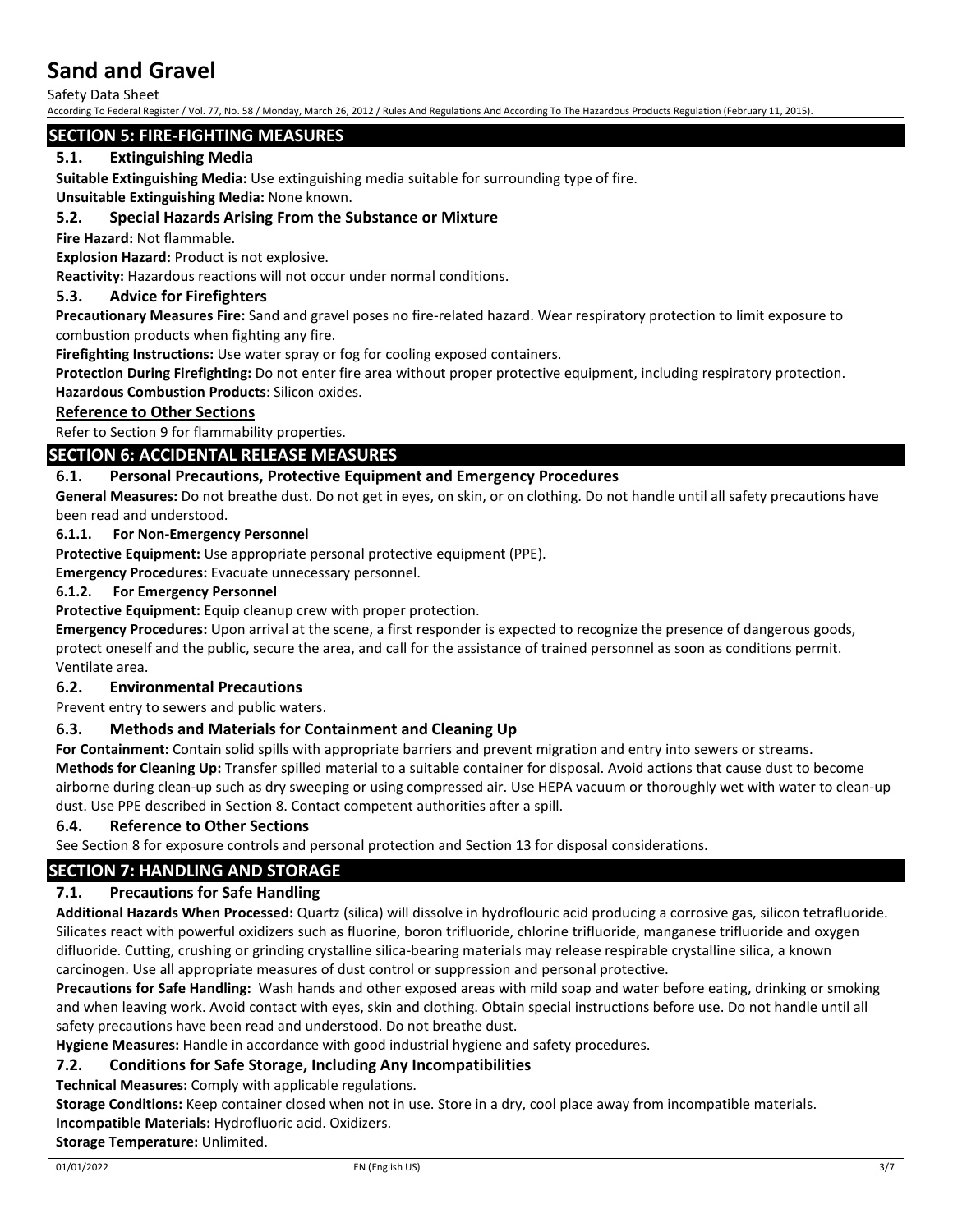Safety Data Sheet

According To Federal Register / Vol. 77, No. 58 / Monday, March 26, 2012 / Rules And Regulations And According To The Hazardous Products Regulation (February 11, 2015).

#### **7.3. Specific End Use(s)**

Sand and gravel are aggregates used in the manufacture of bricks, mortar, cement, concrete, plasters, paving materials, and other construction applications. Sand and gravel are distributed in bags, totes and bulk shipment.

### **SECTION 8: EXPOSURE CONTROLS/PERSONAL PROTECTION**

#### **8.1. Control Parameters**

For substances listed in Section 3 that are not listed here, there are no established Exposure limits from the manufacturer, supplier, importer, or the appropriate advisory agency including: ACGIH (TLV), AIHA (WEEL), NIOSH (REL), OSHA (PEL), Canadian provincial governments, or the Mexican government.

| Quartz (14808-60-7)                |                         |                                                                     |
|------------------------------------|-------------------------|---------------------------------------------------------------------|
| <b>Mexico</b>                      | <b>OEL TWA</b>          | 0.1 mg/m <sup>3</sup> (respirable fraction)                         |
| <b>USA ACGIH</b>                   | <b>ACGIH TWA</b>        | 0.025 mg/m <sup>3</sup> (respirable particulate matter)             |
| <b>USA ACGIH</b>                   | ACGIH chemical category | A2 - Suspected Human Carcinogen                                     |
| <b>USA OSHA</b>                    | OSHA PEL (TWA) [1]      | 50 $\mu$ g/m <sup>3</sup> (Respirable crystalline silica)           |
| <b>USA OSHA</b>                    | OSHA PEL (TWA) [2]      | (250)/(%SiO2+5) mppcf TWA (respirable fraction)                     |
|                                    |                         | (10)/(%SiO2+2) mg/m <sub>3</sub> TWA (respirable fraction) (For any |
|                                    |                         | operations or sectors for which the respirable crystalline          |
|                                    |                         | silica standard, 1910.1053, is stayed or otherwise not in           |
|                                    |                         | effect, See 20 CFR 1910.1000 TABLE Z-3)                             |
| <b>USA NIOSH</b>                   | NIOSH REL (TWA)         | 0.05 mg/m <sup>3</sup> (respirable dust)                            |
| <b>USA IDLH</b>                    | US IDLH                 | 50 mg/m <sup>3</sup> (respirable dust)                              |
| <b>Alberta</b>                     | <b>OEL TWA</b>          | 0.025 mg/m <sup>3</sup> (respirable particulate)                    |
| <b>British Columbia</b>            | <b>OEL TWA</b>          | 0.025 mg/m <sup>3</sup> (respirable)                                |
| <b>Manitoba</b>                    | <b>OEL TWA</b>          | 0.025 mg/m <sup>3</sup> (respirable particulate matter)             |
| <b>New Brunswick</b>               | <b>OEL TWA</b>          | 0.1 mg/m <sup>3</sup> (respirable fraction)                         |
| <b>Newfoundland &amp; Labrador</b> | <b>OEL TWA</b>          | 0.025 mg/m <sup>3</sup> (respirable particulate matter)             |
| <b>Nova Scotia</b>                 | <b>OEL TWA</b>          | 0.025 mg/m <sup>3</sup> (respirable particulate matter)             |
| <b>Nunavut</b>                     | <b>OEL TWA</b>          | 0.05 mg/m <sup>3</sup> (respirable fraction)                        |
| <b>Northwest Territories</b>       | <b>OEL TWA</b>          | 0.05 mg/m <sup>3</sup> (respirable fraction)                        |
| Ontario                            | <b>OEL TWA</b>          | 0.1 mg/m <sup>3</sup> (designated substances regulation-respirable) |
| <b>Prince Edward Island</b>        | <b>OEL TWA</b>          | 0.025 mg/m <sup>3</sup> (respirable particulate matter)             |
| Québec                             | <b>VEMP</b>             | $0.1 \text{ mg/m}^3$ (respirable dust)                              |
| Saskatchewan                       | <b>OEL TWA</b>          | 0.05 mg/m <sup>3</sup> (respirable fraction (Silica - crystalline   |
|                                    |                         | (Trydimite removed))                                                |
| Yukon                              | <b>OEL TWA</b>          | 300 particle/mL (Silica - Quartz, crystalline)                      |

#### **8.2. Exposure Controls**

**Appropriate Engineering Controls:** Ensure adequate ventilation, especially in confined areas. Ensure all national/local regulations are observed. Suitable eye/body wash equipment should be available in the vicinity of any potential exposure.

**Personal Protective Equipment:** Gloves. Protective clothing. Protective goggles. Insufficient ventilation: wear NIOSH-approved respiratory protection.



**Materials for Protective Clothing:** Chemically resistant materials and fabrics.

**Hand Protection:** Wear protective gloves.

**Eye and Face Protection:** Chemical safety goggles or safety glasses.

**Skin and Body Protection:** Wear suitable protective clothing.

**Respiratory Protection:** If exposure limits are exceeded or irritation is experienced, approved respiratory protection should be worn. In case of inadequate ventilation, oxygen deficient atmosphere, or where exposure levels are not known wear approved respiratory protection.

**Other Information:** When using, do not eat, drink or smoke.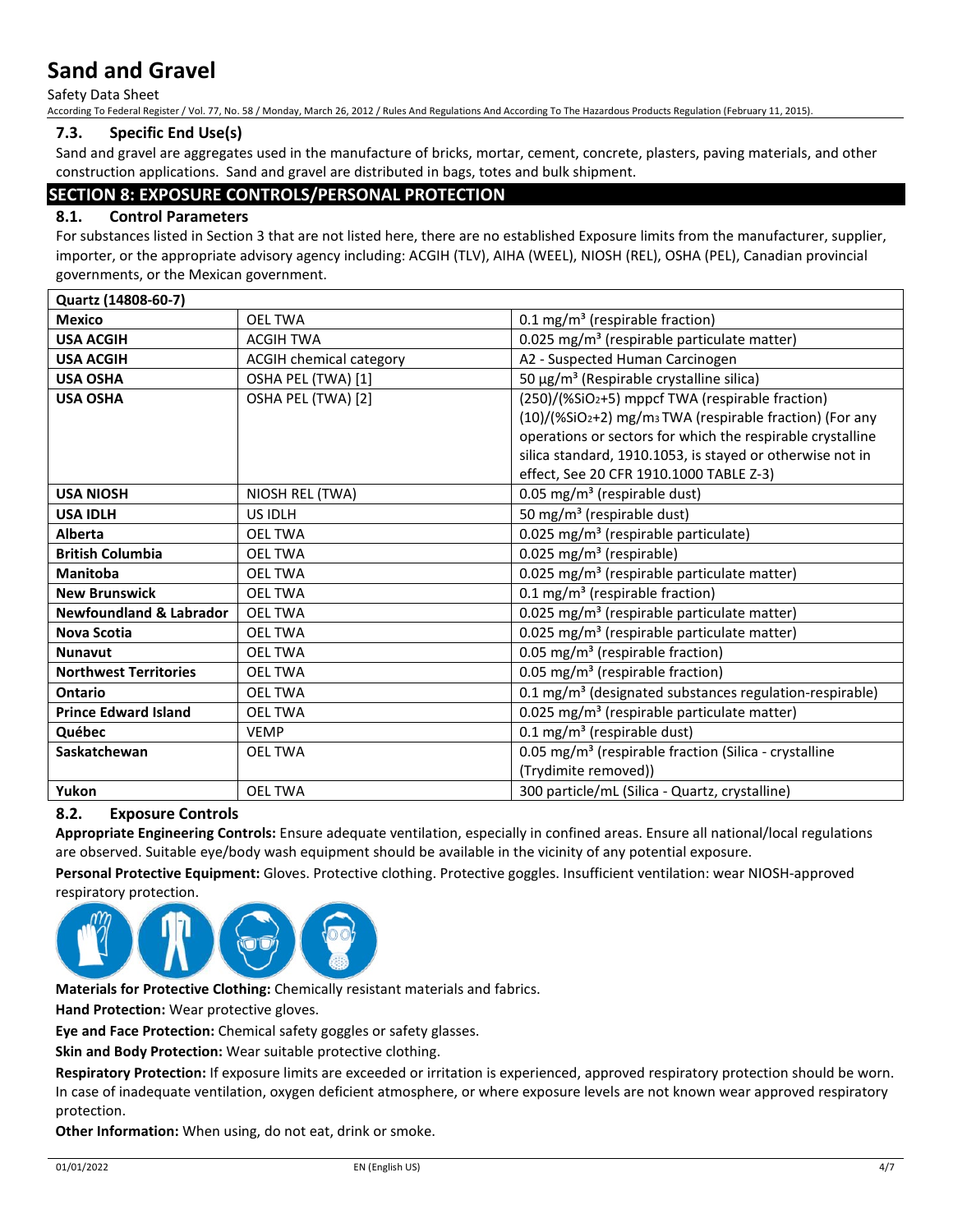Safety Data Sheet

| Saiely Dala Siieel                                                   |              | According To Federal Register / Vol. 77, No. 58 / Monday, March 26, 2012 / Rules And Regulations And According To The Hazardous Products Regulation (February 11, 2015). |
|----------------------------------------------------------------------|--------------|--------------------------------------------------------------------------------------------------------------------------------------------------------------------------|
| <b>SECTION 9: PHYSICAL AND CHEMICAL PROPERTIES</b>                   |              |                                                                                                                                                                          |
| <b>Information on Basic Physical and Chemical Properties</b><br>9.1. |              |                                                                                                                                                                          |
| <b>Physical State</b>                                                | $\mathbf{L}$ | Solid                                                                                                                                                                    |
| Appearance                                                           |              | White or Light Gray/Brown Granular Solid                                                                                                                                 |
| Odor                                                                 |              | None                                                                                                                                                                     |
| <b>Odor Threshold</b>                                                |              | Not available                                                                                                                                                            |
| рH                                                                   |              | Neutral                                                                                                                                                                  |
| <b>Evaporation Rate</b>                                              |              | Not available                                                                                                                                                            |
| <b>Melting Point</b>                                                 |              | Not available                                                                                                                                                            |
| <b>Freezing Point</b>                                                |              | None, Solid                                                                                                                                                              |
| <b>Boiling Point</b>                                                 |              | $>$ 1000 °C ( $>$ 1832 °F)                                                                                                                                               |
| <b>Flash Point</b>                                                   |              | Not available                                                                                                                                                            |
| <b>Auto-ignition Temperature</b>                                     |              | Not available                                                                                                                                                            |
| <b>Decomposition Temperature</b>                                     |              | Not available                                                                                                                                                            |
| Flammability (solid, gas)                                            |              | Not available                                                                                                                                                            |
| <b>Lower Flammable Limit</b>                                         |              | Not available                                                                                                                                                            |
| <b>Upper Flammable Limit</b>                                         |              | Not available                                                                                                                                                            |
| <b>Vapor Pressure</b>                                                |              | Not available                                                                                                                                                            |
| Relative Vapor Density at 20°C                                       |              | Not available                                                                                                                                                            |
| <b>Relative Density</b>                                              |              | Not available                                                                                                                                                            |
| <b>Specific Gravity</b>                                              |              | $2.7$ (Water = 1)                                                                                                                                                        |
| Solubility                                                           |              | Insoluble in water                                                                                                                                                       |
| <b>Partition Coefficient: N-Octanol/Water</b>                        |              | Not available                                                                                                                                                            |
| <b>Viscosity</b>                                                     |              | None, Solid                                                                                                                                                              |

## **SECTION 10: STABILITY AND REACTIVITY**

**10.1. Reactivity:** Hazardous reactions will not occur under normal conditions.

- **10.2. Chemical Stability:** Stable under recommended handling and storage conditions (see Section 7).
- **10.3. Possibility of Hazardous Reactions:** Hazardous polymerization will not occur.
- **10.4. Conditions to Avoid:** Incompatible materials.
- **10.5. Incompatible Materials:** Hydrofluoric acid. Oxidizers.

**10.6. Hazardous Decomposition Products:** None expected under normal conditions of use.

## **SECTION 11: TOXICOLOGICAL INFORMATION**

**11.1. Information on Toxicological Effects - Product**

**Acute Toxicity (Oral):** Not classified

**Acute Toxicity (Dermal):** Not classified

**Acute Toxicity (Inhalation):** Not classified

**LD50 and LC50 Data:** Not available

**Skin Corrosion/Irritation:** Not classified

**pH:** Neutral

**Eye Damage/Irritation:** Not classified

**pH:** Neutral

**Respiratory or Skin Sensitization:** Not classified

**Germ Cell Mutagenicity:** Not classified

**Carcinogenicity:** May cause cancer (Inhalation).

**Specific Target Organ Toxicity (Repeated Exposure):** Causes damage to organs (lung/respiratory system) through prolonged or repeated exposure (Inhalation).

**Reproductive Toxicity:** Not classified

**Specific Target Organ Toxicity (Single Exposure):** May cause respiratory irritation.

**Aspiration Hazard:** Not classified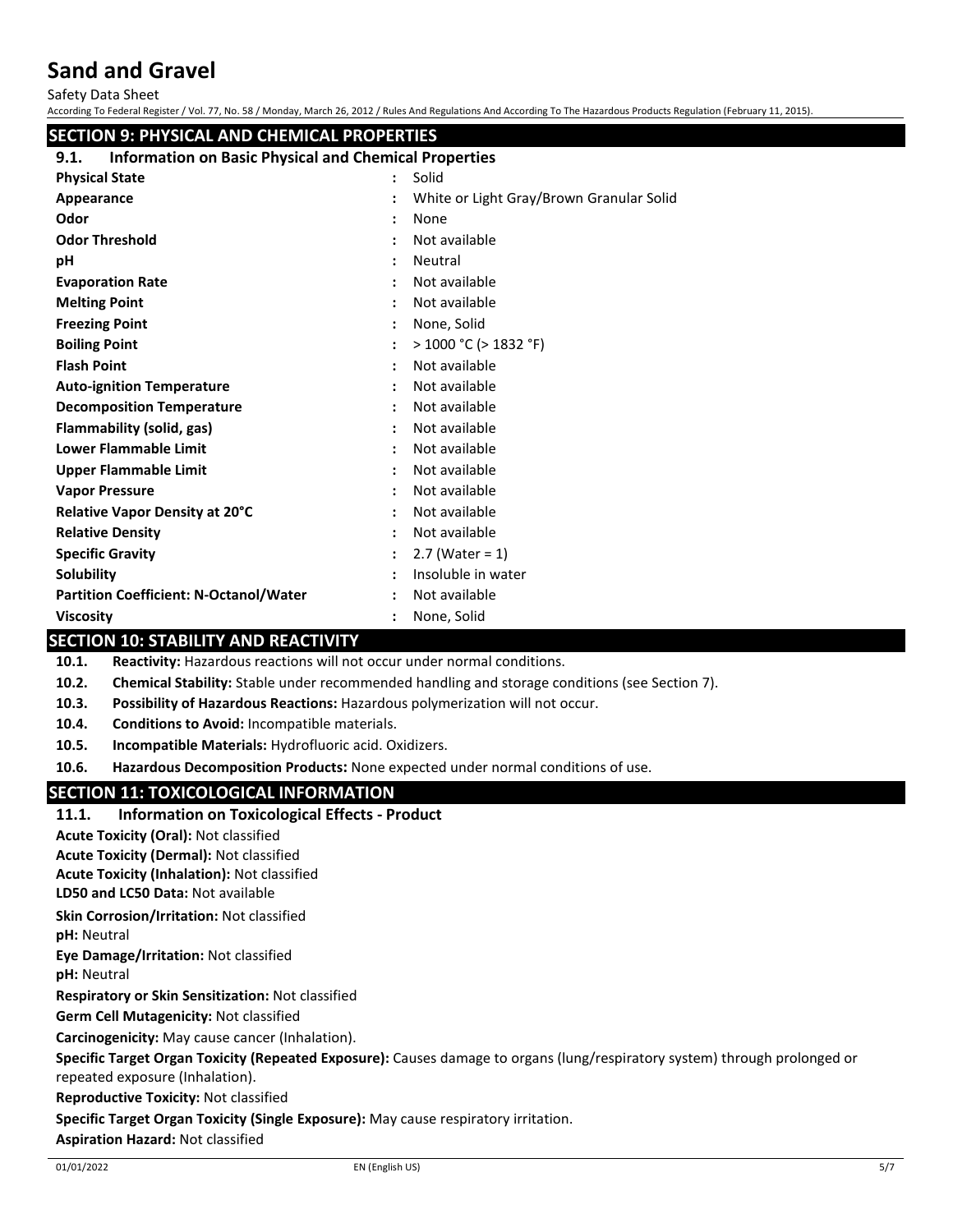Safety Data Sheet

According To Federal Register / Vol. 77, No. 58 / Monday, March 26, 2012 / Rules And Regulations And According To The Hazardous Products Regulation (February 11, 2015).

**Symptoms/Injuries After Inhalation:** Respiratory irritation. Repeated exposure to respirable (airborne) crystalline silica dust will cause lung damage in the form of silicosis. Some studies show that exposure to respirable crystalline silica (without silicosis) or that the disease silicosis may be associated with the increased incidence of several autoimmune disorders such as scleroderma (thickening of the skin), systemic lupus erythematosus, rheumatoid arthritis and diseases affecting the kidneys. Silicosis increases the risk of tuberculosis. Some studies show an increased incidence of chronic kidney disease and end-stage renal disease in workers exposed to respirable crystalline silica. The extent and severity of lung injury depends on duration and level of exposure.

**Symptoms/Injuries After Skin Contact:** Skin contact with large amounts of dust may cause mechanical irritation.

**Symptoms/Injuries After Eye Contact:** Eye contact with dust may cause mechanical irritation.

**Symptoms/Injuries After Ingestion:** Ingestion may cause adverse effects.

**Chronic Symptoms:** Long term exposure to respirable crystalline silica results in a significant risk of developing silicosis and other nonmalignant respiratory disease, lung cancer, kidney effects, and immune system effects.

### **11.2. Information on Toxicological Effects - Ingredient(s)**

**LD50 and LC50 Data:**

| > 5000 mg/kg                                  |
|-----------------------------------------------|
| $>$ 5000 mg/kg                                |
|                                               |
|                                               |
| Known Human Carcinogens.                      |
| In OSHA Hazard Communication Carcinogen list. |
|                                               |

### **SECTION 12: ECOLOGICAL INFORMATION**

#### **12.1. Toxicity**

**Ecology - General:** Not classified.

#### **12.2. Persistence and Degradability**

| <b>Sand and Gravel</b>                    |                  |
|-------------------------------------------|------------------|
| <b>Persistence and Degradability</b>      | Not established. |
| <b>Bioaccumulative Potential</b><br>12.3. |                  |
| <b>Sand and Gravel</b>                    |                  |
| <b>Bioaccumulative Potential</b>          | Not established. |

#### **12.4. Mobility in Soil**

Not available

#### **12.5. Other Adverse Effects**

**Other Information:** Avoid release to the environment.

## **SECTION 13: DISPOSAL CONSIDERATIONS**

#### **13.1. Waste treatment methods**

**Waste Disposal Recommendations:** Dispose of waste material in accordance with all local, regional, national, provincial, territorial and international regulations.

**Additional Information:** Container may remain hazardous when empty. Continue to observe all precautions.

**Ecology - Waste Materials:** Avoid release to the environment.

## **SECTION 14: TRANSPORT INFORMATION**

The shipping description(s) stated herein were prepared in accordance with certain assumptions at the time the SDS was authored, and can vary based on a number of variables that may or may not have been known at the time the SDS was issued.

- 14.1. In Accordance with DOT Not regulated for transport
- 14.2. **In Accordance with IMDG** Not regulated for transport
- 14.3. In Accordance with IATA Not regulated for transport
- 14.4. In Accordance with TDG Not regulated for transport

## **SECTION 15: REGULATORY INFORMATION**

**15.1. US Federal Regulations**

**Sand and Gravel**